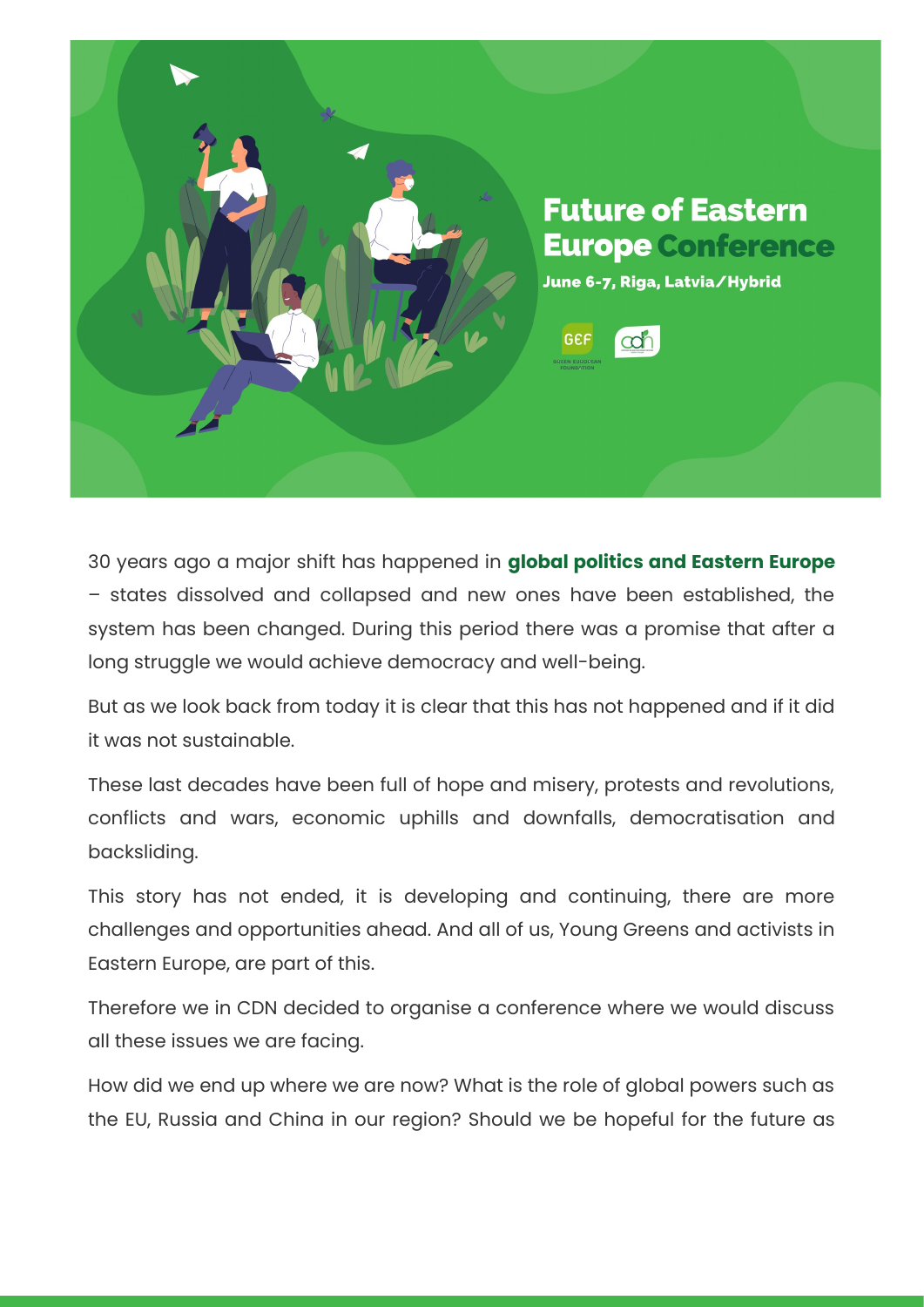

we see emerging environmental movements and progressive political actors? Can we achieve climate prosperity and what challenges do we have regards energy and transition?

These will be questions that we will ask during the conference and try to find answers to through panel discussions with invited speakers, informal talks and sharing our perspectives.

With this conference, we are aiming to provide a space for Young Greens from EE to discuss what is the common vision for building an authentic Green movement in EE and what is our role in it. We want to explore existing good potentials a have the space to meet with other progressive political actors from the region.

The Conference is a part of the **transnational project "Future of Eastern Europe and (Eco)democracy**" that we are organising in cooperation with the Green European Foundation, Green Institute of Greece, Sustainable Development Forum Green Window, Green Green Thought Association and Ecopilis Foundation.

Although the Conference was planned to happen prior to the CDN General Assembly in March 2022, taking everything into consideration minding everyone's concerns and safety, the Executive Committee (EC) has accessed the ongoing situation and has come to a conclusion in agreement with GEF partners for the Conference to be postponed.

**Having this in mind, The Future of Eastern Europe Conference will be taking place in Riga, Latvia on 6-7th June 2022. (Exact location/venue TBC)**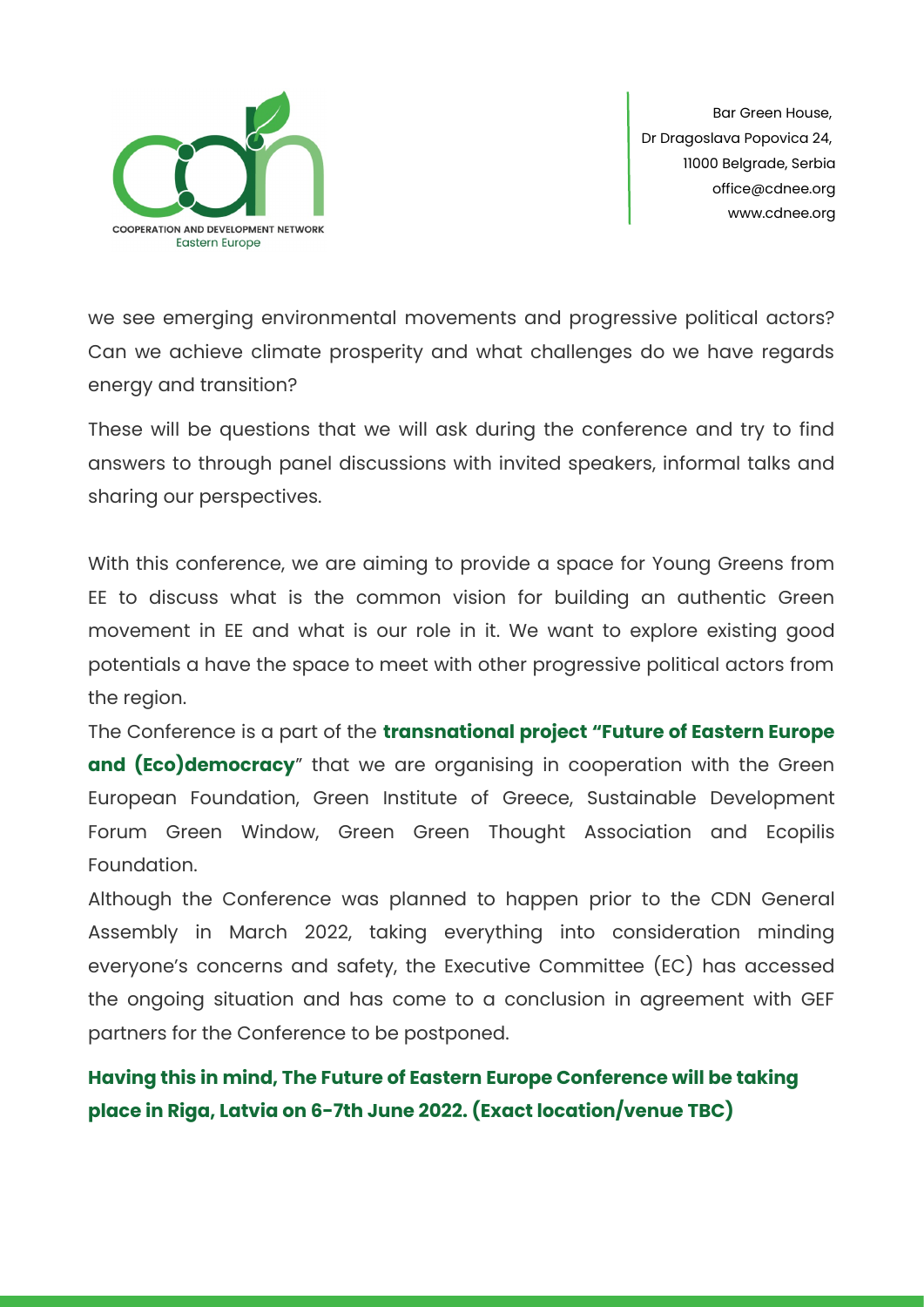

# Practicalities:

**Language**: The main language of this activity will be English. But not being comfortable with interacting in English should not prevent you from applying. CDN strives to create an inclusive atmosphere at the events, where participants are encouraged to express themselves and ask for clarifications or translations from peers that speak the same language.

**Costs**: Anyone is welcome to take part in the conference with their own expenses. There is no participation fee.

In addition, CDN can cover the participation of a limited number of applications of young greens and activists from Eastern Europe (with a maximum age of 30). Meaning the cost of travel, and lodging (accommodation in multi-bed rooms, vegetarian/vegan food and refreshments).

In any case, take into consideration choosing the most economic and environmentally friendly means of travel (lowest price + travel time + CO2 emissions) and in case the trip would take less than 15 hours only travelling by land (train+bus) is reimbursed (IRPs §9.1).

### **Deadline: 20th of May (if applying for CDN to cover your participation.)**

You will be informed by e-mail approximately 1 week after the deadline. Please add [office@cdnee.org](mailto:office@cdnee.org) to your contacts, so that you do not receive our reply in the spam folder.

In case of having any questions, do not hesitate to write us at **[office@cdnee.org](mailto:office@cdnee.org)**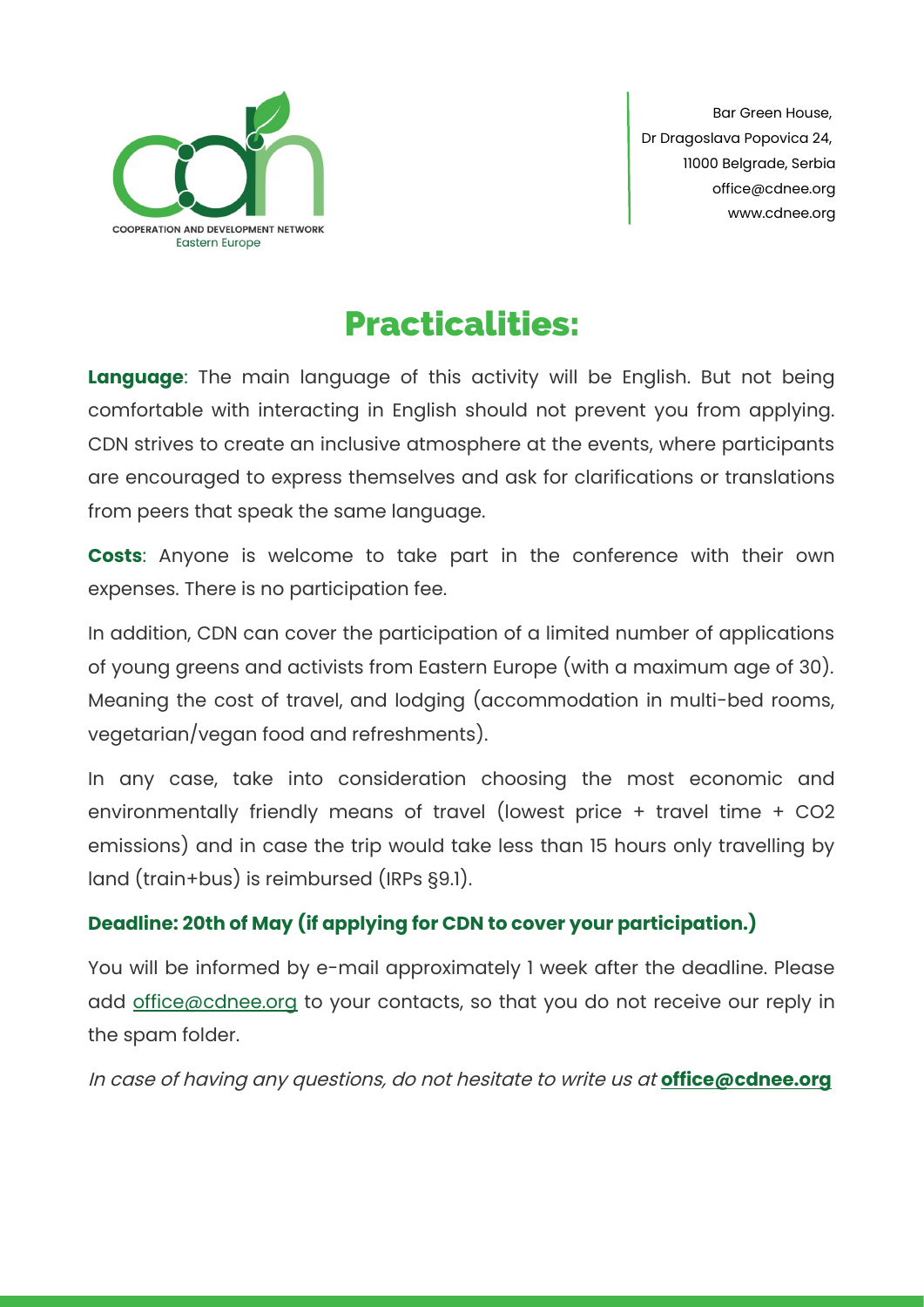

# Programme

## **Time Zone: Eastern European Summer Time (EEST) / Coordinated Universal Time (UTC) + 3**

**Day 1, Monday, June 6**

10:00-10:15 **Opening of the conference (Live Stream)**

## 10:15-12:00 **Eastern Europe as a region – a story of turbulent transformation (Live Stream)**

**Description:** For more than thirty years Eastern Europe is a region of independent nation-states. During this period there was the promise that after a long struggle democracy and well-being would be achieved. Looking at it today, it is clear that most Eastern European countries are far from democracy and the well-being of citizens.

In this session, we will try to analyse and reflect on the last decades of Eastern Europe, mainly focusing to find the roots of current problems and possible solutions by looking back at the recent history – what shaped the region, how the democratisation and transition took place.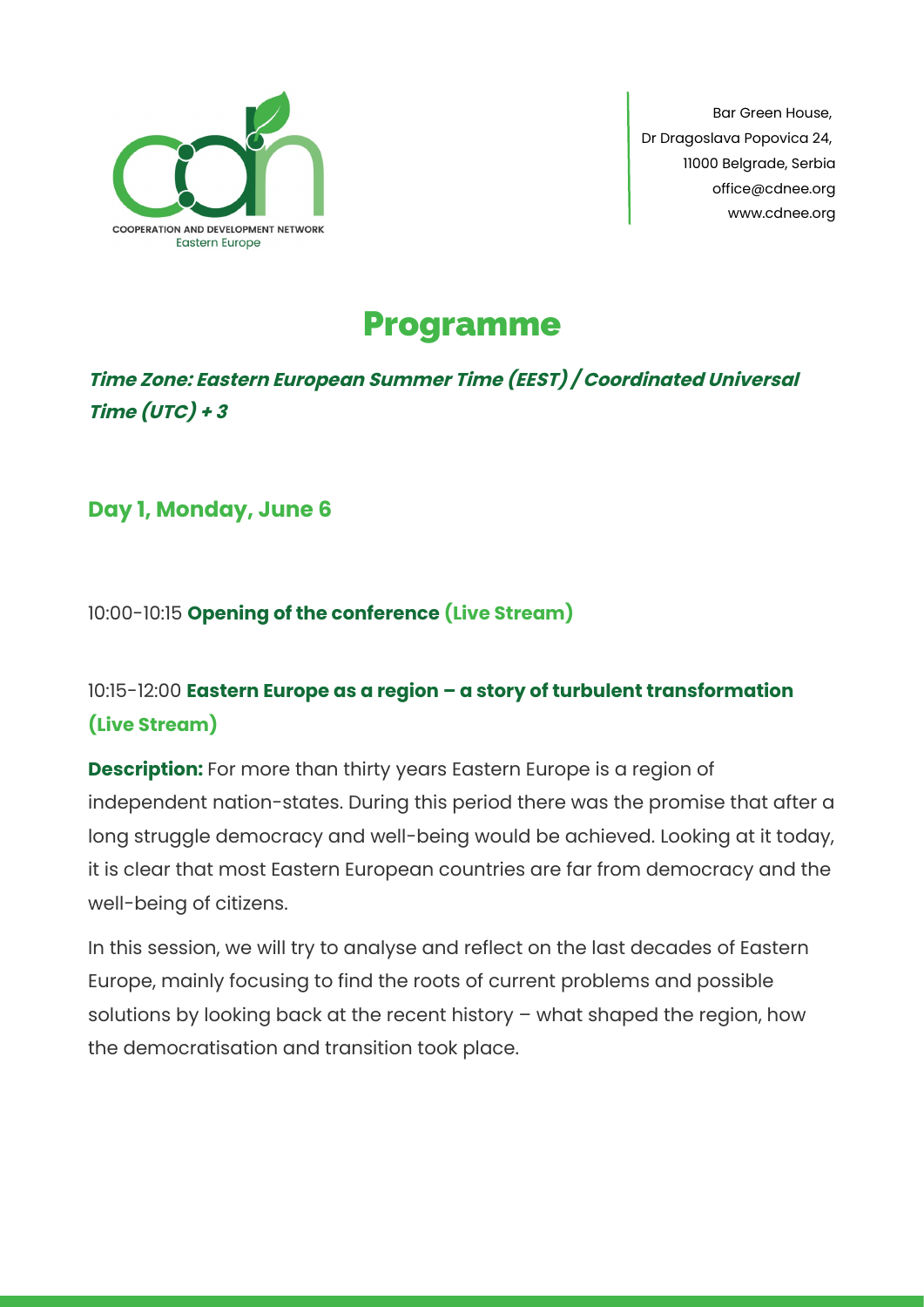

## 12:00-13:30 **Influence of Global Powers: Eastern Europe at the crossroads between democracy and autocracy (Live Stream)**

**Description:** Discussing political dynamics and transformation of Eastern Europe cannot take place without paying attention to global powers and their involvement in the region.

With this session we aim to map global powers: EU - China, Russia and US - and their interests; What role do they play in supporting democracy and progressive agenda or the opposite – encouraging and financing anti-democratic, rightwing and authoritarian forces.

## 15:30-17:00 **War in Ukraine: Context, Present and the Effect on the region (Live Stream)**

**Description**: Russian aggression against Ukraine is continuing. Every day we are witnessing atrocities, war crimes and violations of international law from the Russian side, at the same time Ukraine is bravely defending its people, sovereignty, democracy and even Europe as a whole.

In this session, we will take a look at a few different aspects of the conflict: the context of the war, the historical roots of Russian aggression, the current events, as well as what greens should do to help Ukraine, and how the ongoing war affects countries in the region.

17:30-19:00 **Energy – a veto point and/or a chance for democracy? (Live**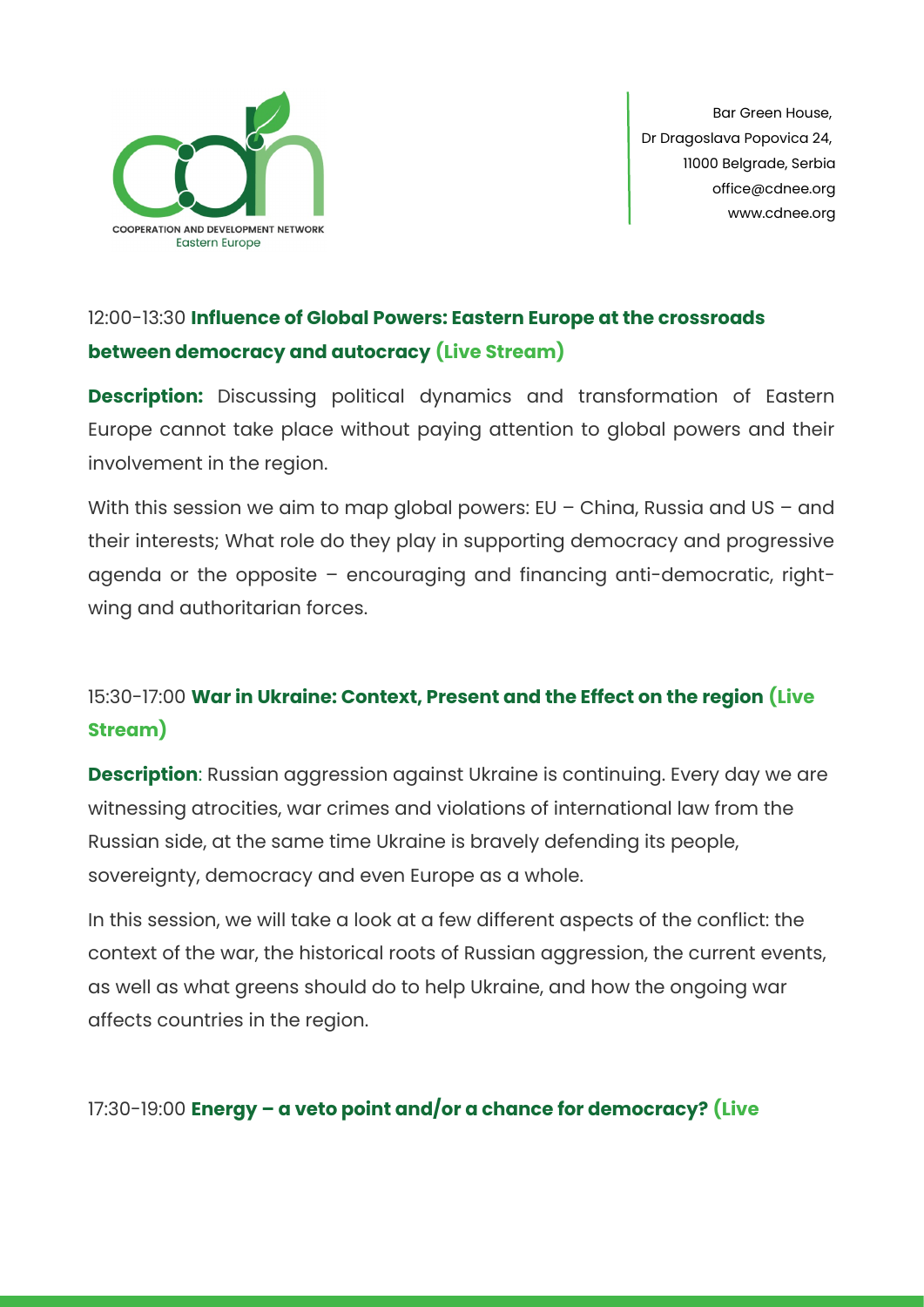

### **Stream)**

**Description:**The energy we choose reflects the systems we support. In this session, we will discuss energy as the core factor for sustaining authoritarian regimes and the way the energy sector influences political dynamics. As well as we are going to focus on the possibility of democratisation through energy – decentralisation, renewables and the prospect of energy cooperatives in Eastern Europe.

## **Day 2, Tuesday, June 7th**

### 10:00-11:30 **Eco-Democracy as a new paradigm for Eastern Europe**

**Description**: The Workshop aims to add a philosophical, ethical and institutional dimension to the conversations on the Future of Eastern Europe happening at the Conference. It hopes to bring together the different voices and ideas from the wealth of participants and facilitate a meaningful discussion on how to put Ecology at the Centre of Democracy.

How can we make democracy more ecological? What kind of changes do we need to apply to our thinking about participation, institutions and decisionmaking to put ecology and the environment at the forefront of our political systems?

These are some of the questions that we'll be asking and trying to answer at our Ecodemocracy Workshop!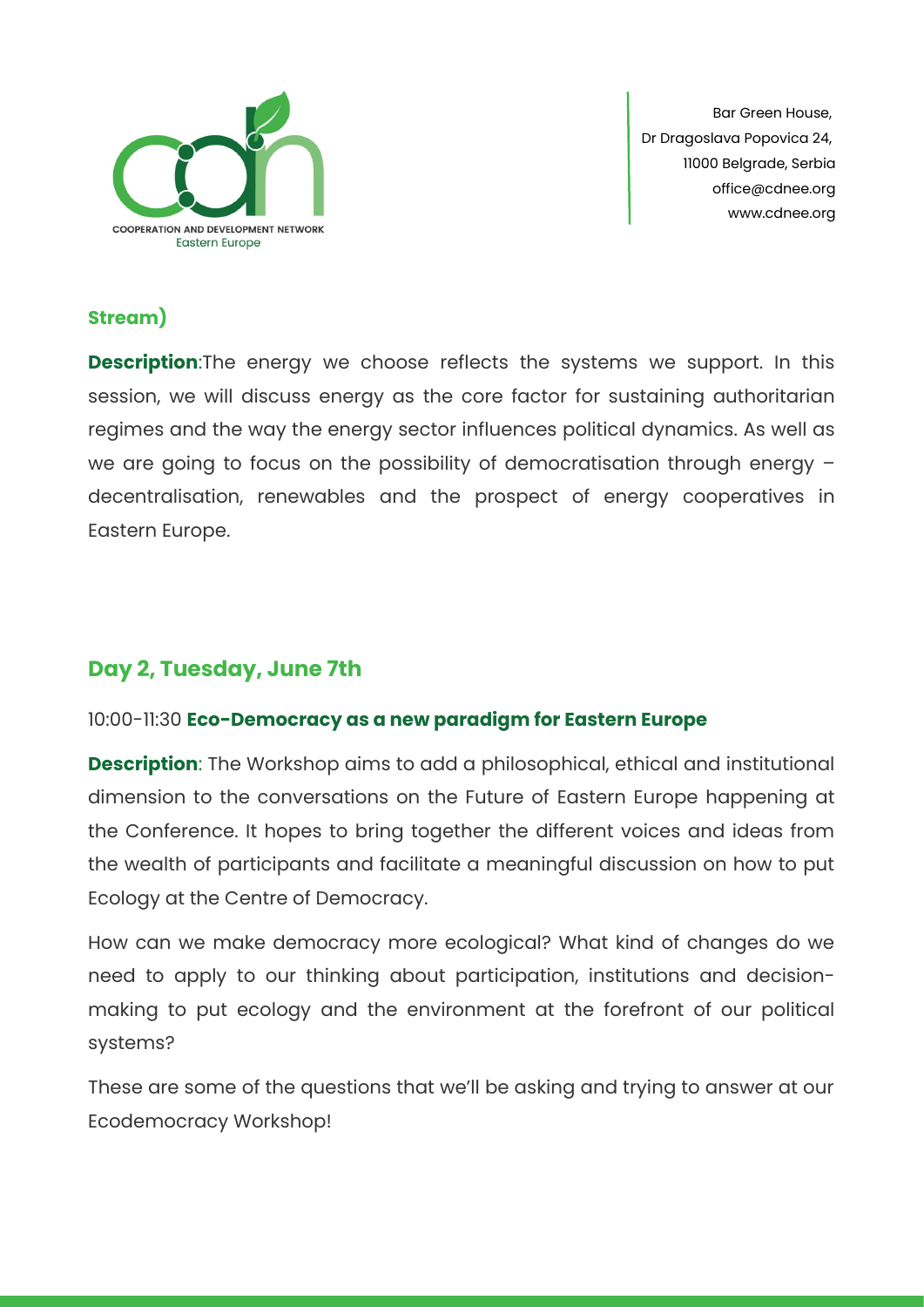

#### 12:00-13:30 **Conflicts in Eastern Europe: the theory and beyond**

**Description**:The session aims to provide participants with the basis of conflict theory and conflict resolution and analyze the conflicts in EE through case studies. The session encompasses theoretical and practical parts that will be conducted through non-formal education methods. The objectives of the session are 1)to understand the concept of conflict (origin, causes, consequences), 2) to discuss the mechanisms of handling conflict, particularly, conflict resolution, and 3) to explore the conflicts that happened in EE in recent years, their consequences and current state.

#### 15:30-17:00 **Open Mic**

## 17:30-19:30 **Movements into politics: Green Wave in Eastern Europe (Live Stream)**

**Description**: For the last decades, if you checked the electoral map of Europe intending to see how Green parties have been performing, you would see a clear pattern: Greens in the west and north do well – they get elected in national and regional parliaments, city councils, win mayorships and even participate in governing coalitions; while in the east – you would see a grey colour representing either absence of Green parties from the political landscape or lack of support and therefore relevance. However, in recent years the pattern is dissolving and becoming a blur, the Green wave spreading to the East.